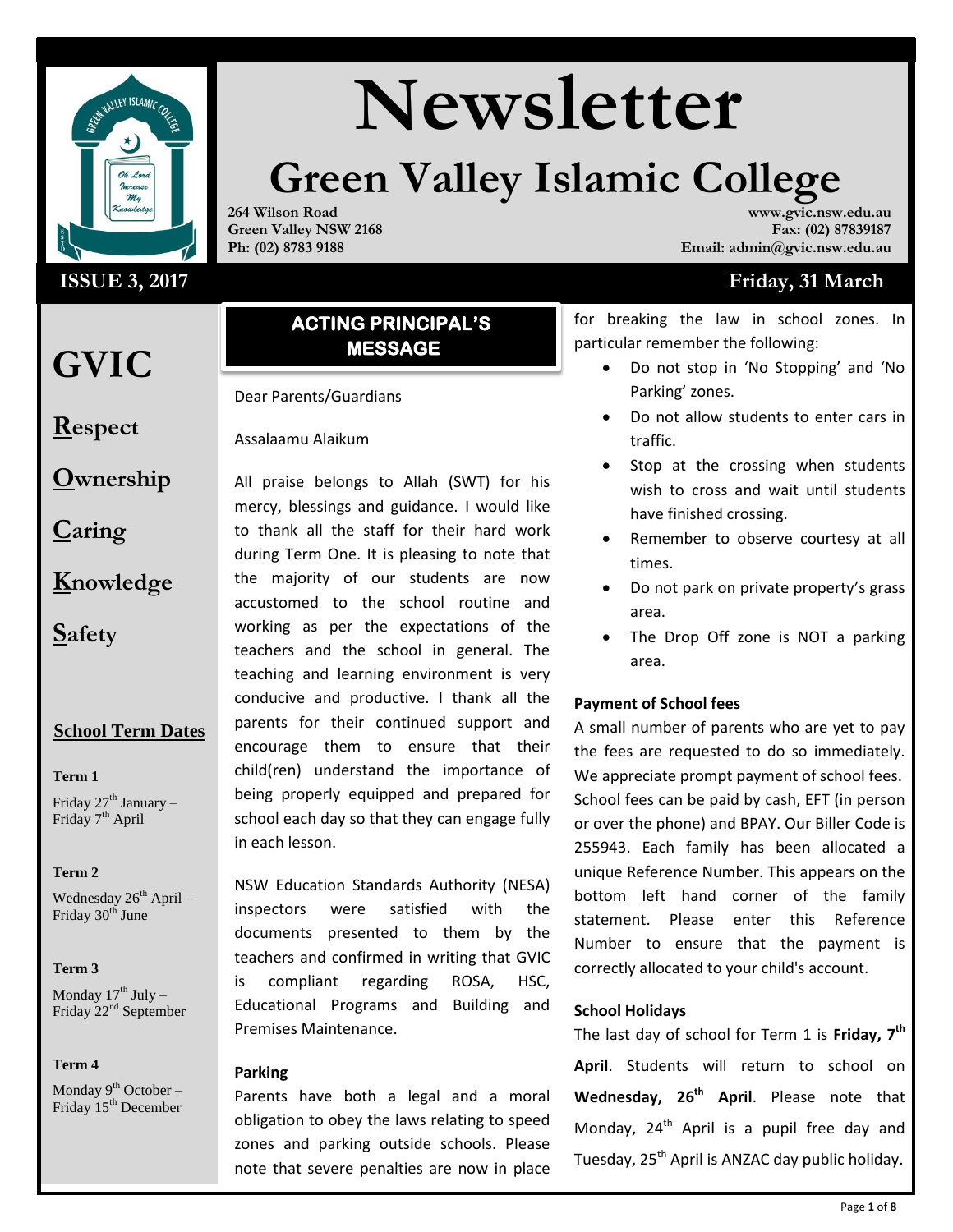## **DEPUTY PRINCIPAL'S (SECONDARY) MESSAGE**

## **Years Seven to Eleven Assessments**

Years Seven, Eight, Nine, Ten and Eleven students have ongoing assessments in their subjects which are completed during the term. The Half-Yearly Examination will be in Term 2, timetables will be issued to students a fortnight before the examination commences.

## **Year Twelve**

Year Twelve Half-Yearly Examination will commence in Week 10, Term 1, Wednesday  $29<sup>th</sup>$  March. The Examination timetable has already been handed out to the students. The Half-Yearly Examination contributes to a significant proportion to the student's final HSC mark for each course; therefore students must ensure they are thoroughly prepared. Year Twelve teachers have provided their classes with all the support necessary for students to perform well, the onus is on students to organize their time effectively to revise and meet assignment deadlines. These assignments should be worked on over a period of time and not just the night before the due date. Teachers expect to see quality detailed work and thorough preparation for examinations which will be reflected in the student's examination paper. Letters will be sent home informing parents of students who are causing concern in areas of academic performance.

## **NAPLAN and NAPLAN Preparation**

The school has been conducting Afternoon Classes for Year Seven and Nine students in order to develop their literacy and numeracy skills and in preparation for the NAPLAN Examination. Parents are encouraged to ensure their child utilizes the two week break to revise for the NAPLAN examination.

In July 2016, the NSW government announced changes to the Higher School Certificate (HSC) for 2020 which affects current Year Nine students. These changes require students to demonstrate a minimum standard of functional literacy and numeracy in the NAPLAN examination to be eligible for the HSC.

The NSW Education Standards Authority (NESA) has provided the following information to schools:

- *From 2020, students need to demonstrate a minimum literacy and numeracy standard to be eligible for the HSC as measured by NAPLAN tests*
- *There will be multiple opportunities to pass online reading, writing and numeracy tests before and after the HSC.*
- *Students with Band 8 or above for Year 9 NAPLAN results in reading, writing and numeracy will not need to sit the online tests.*
- *Some students, including those studying Life Skills courses, will not need to meet the minimum standard to be awarded the HSC.*
- *Students who have recently arrived in the country and who have a background other than English will not need to meet the minimum standard.*

## **What this means in practice is that:**

- The minimum standard to obtain an HSC is Band 8 or above in Year Nine NAPLAN reading, writing and numeracy tests.
- Students who do not achieve a Band 8 in any one of these tests will be given the opportunity to undertake online reading, writing and numeracy tests of an equivalent standard to NAPLAN in Years Ten, Eleven and Twelve. Tests will be of approximately 45 minutes duration.
- Students will only have to sit the online tests in areas in which they have not yet met the minimum standard. For example, if they achieve a Band 9 in Reading and Numeracy, but a Band 7 in Writing, they need only undertake the Writing test.
- All students will be entitled to undertake the HSC in Year Twelve. However, students who do not meet the minimum standard in one or more areas of literacy and numeracy by the time they sit their HSC examinations, will receive a Record of School Achievement (ROSA), rather than an HSC.
- Students who *do not* achieve the minimum standard by the completion of the HSC (Year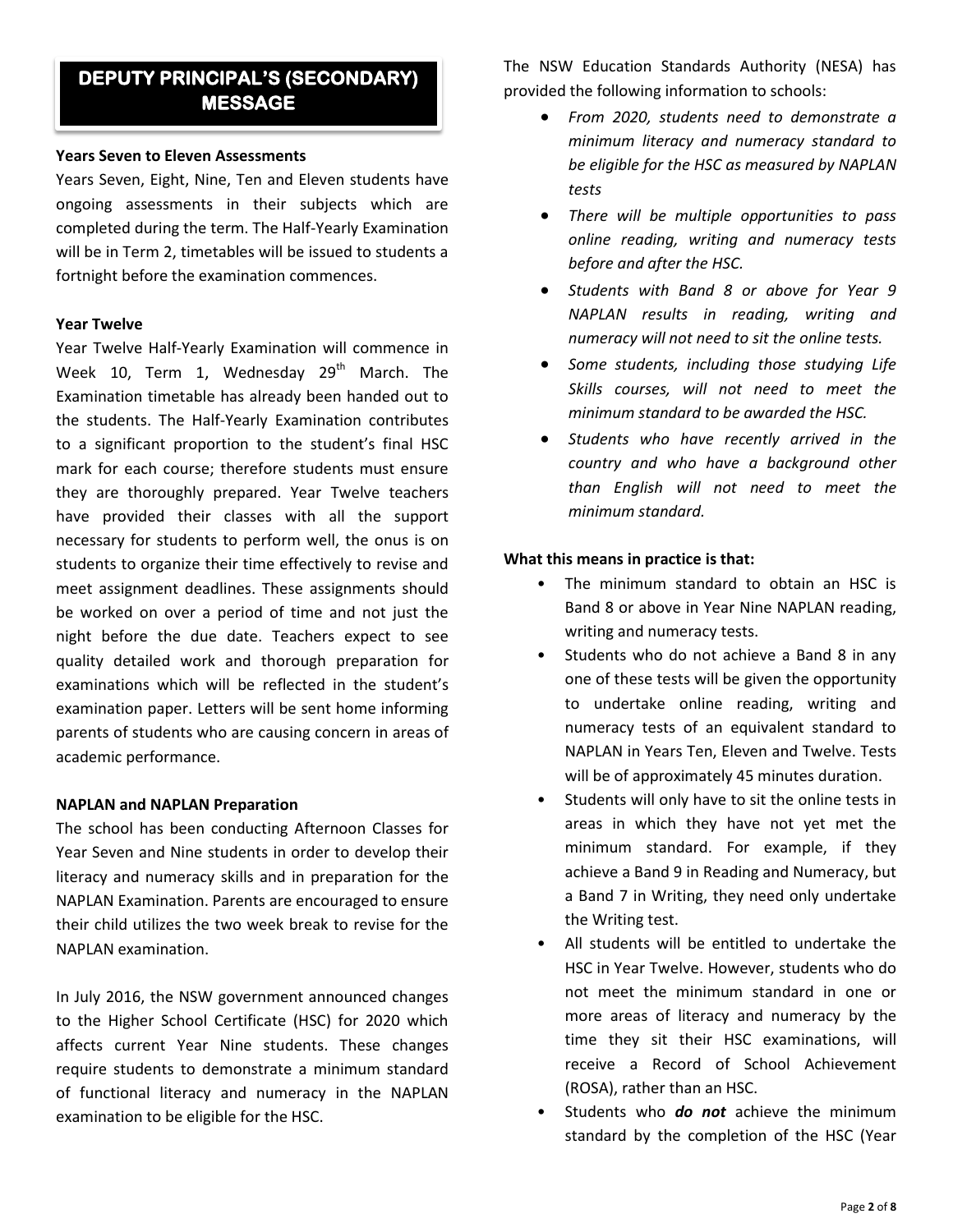Twelve) will have a further 5 years after starting the HSC to continue completing the online tests in an attempt to reach the minimum standard. Once they achieve the minimum standard, they will receive their HSC.

## **What this means for parents and carers is that:**

Parents and carers of students are encouraged to do the following:

- Reassure your child that a failure to meet the minimum standard in the Year Nine NAPLAN tests does not mean they have jeopardised their HSC.
- Encourage your child to perform to the best of their ability in the Year Nine NAPLAN tests.
- Encourage your child to read widely. Reading a variety of texts will enable students to improve their vocabularies, enhance their writing and expand their overall be knowledgeable. Parents are encouraged to ask their child what are they reading and questions about the text. Don't limit your child's reading to fiction. Newspapers, magazines, online articles and non-fiction books are also an excellent source of reading material, particularly as they develop a broader vocabulary.
- Support your child's full attendance at school, and monitor the completion of classwork, homework and assessment tasks.
- Engage in Parent-Teacher Night and other events which enable conversations with teachers about how best to support your child's learning.

If you would like to read more about these changes, please access the following website:

 [http://www.boardofstudies.nsw.edu.au/policy](http://www.boardofstudies.nsw.edu.au/policy-research/stronger-hsc-standards/minimum-standard.html) [-research/stronger-hsc-](http://www.boardofstudies.nsw.edu.au/policy-research/stronger-hsc-standards/minimum-standard.html) [standards/minimum](http://www.boardofstudies.nsw.edu.au/policy-research/stronger-hsc-standards/minimum-standard.html)[standard.html](http://www.boardofstudies.nsw.edu.au/policy-research/stronger-hsc-standards/minimum-standard.html)

Parents are requested to ensure early intervention and support for their child by monitoring the child's progress during early primary education since a good foundation

will ensure academic success. Please also ensure that the monitoring is consistent over the years.

## **Parent-Teacher Meeting**

Parent-teacher meeting for Years Seven to Eleven students is in Week 11 on Thursday,  $6<sup>th</sup>$  April. An Interim report will be handed out and parents can discuss their child's progress with the subject teachers. Parent notification and the booking sheet have been handed out to the students. Year Twelve parent-teacher meeting and the distribution of reports will be on Wednesday, 3<sup>rd</sup> May.

## Mr Jay Halai

## **ENGLISH DEPARTMENT**

The English Department would like to remind you that the Premier's Reading Challenge for 2017 has begun, and it would be lovely to see all of our students partake in the challenge of reading twenty books. It is important that students develop a passion and appreciation for reading, as it will assist them in gaining vital life skills. Furthermore, it will help students with their NAPLAN TEST, which will be going online from 2018. In other words, 2018 NAPLAN will no longer be a pen and paper test, it will all be conducted online. As for 2017 NAPLAN, it will take place in early May and a reminder that students should be studying at home. The school is also providing additional assistance in the afternoons, where English NAPLAN lesson is taking place on alternative weeks. Students have been given a timetable scheduling English afternoon lessons.

Previously, parents would have received an email or SMS text regarding Wordflyers by the English Coordinator explaining how parents can now access the online program from home. Additionally, Wordflyers has a section on NAPLAN with past papers, real-time marking and answers for parents and students. So please take advantage of the program and use it with your child(ren).

Lastly, an email and SMS text has been sent to all parents of Stage Four students as to how to improve English skills by the English Coordinator. It will be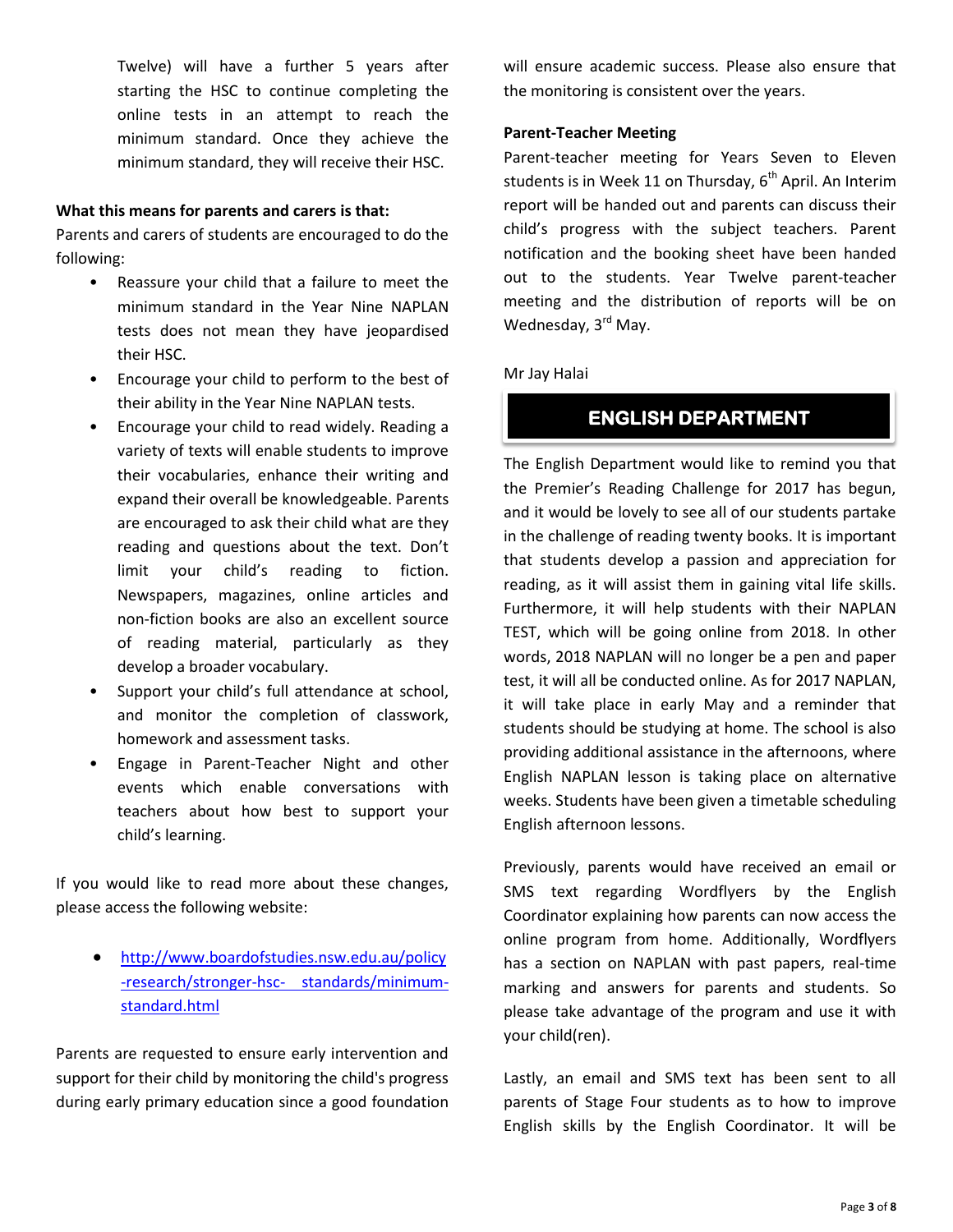greatly appreciated if parents reinforce the message to their child(ren) of the importance of the English language and the necessary life skills associated with its learning. Strong fundamental skills that are built in Stage Four will ease the transition into Stage Six English and future endeavours.

#### Ms Pan

English Department

## **MATHEMATICS DEPARTMENT**

#### **CommonwealthBank**

## **CBA Smart Sessions**

Research shows that relevant learning means effective learning and the old drill-and-kill method is neurologically useless. Relevant, meaningful activities that both engage students emotionally and connect with what they already know are what helps build neural connections and long-term memory storage. Hence, the Maths Department in collaboration with The Commonwealth Bank of Australia have developed sessions to help make the students' learning more meaningful. The CBA presenter offered sessions to our students in the auditorium to address smart choices, smart spending, smart saving, smart earning and smart investing.

The sessions proved to be very beneficial, practical and relevant to students' knowledge for now and the future. We hope to continue to have this collaboration with the CBA to enhance our students' learning.

## **NAPLAN Classes**

**Every week** Tuesday and Thursday the Maths Department runs NAPLAN classes to help build the essential skills the students need to know to succeed. In addition, every week in class students are exposed to past papers to help them become accustomed to the style of the Numeracy paper. Students have shown an interest and yearning to learn more. It is hoped that Year Seven and Nine students do well in NAPLAN Examinations.

Ms Chouman Senior Mathematics Coordinator

## **SPORTS REPORT**

#### **Faith Shield**

Due to wet grounds (council closures), the Year Nine - Ten Oz-tag gala day was cancelled at short notice. Apologies to all those inconvenienced by the decision. Parents/students will be informed as soon as a decision is made regarding re-scheduling the event.

#### **Youth Week - Liverpool Multi Sports Festival**

Ten lucky students will be selected to participate in the "Youth Week Multi Sports Festival". The all-day event will be held on 6 April, 2017 at the Edwin Wheeler Oval.

The event will provide students with the opportunity to get involved, try out new sports, participate in games and will end with a colour run. The event will include lunch and other giveaways for the students. All the activities are provided with support from NSW Youth Week, local youth services and Liverpool City Council.

We have a wonderful program of activities planned for the day and we have the support of the Western Sydney Wanderers Football Club, West Tigers and Bulldogs NRL clubs as well as a couple of new sports that students may not have previously tried.

#### **GoActive- Trisports Gala Day for girls**

The 'GoActive' Inter-school Tri-sports Gala Day will be held on Wednesday, 17 May for high school girls. Further information will be provided closer to the date.

## **Physical Education (PE)**

Students are reminded that they need to bring their school sports uniform for PE classes. They need to change in and out of uniform for all PE class. Students are not to use deodorants in change rooms as they can trigger an asthma attack.

## **WELFARE REPORT**

## **Welfare Incursions**

Brainstorm productions provided a live theatre experience to our Year Seven – Ten students. They watched Sticks and Stones; and Cyberia.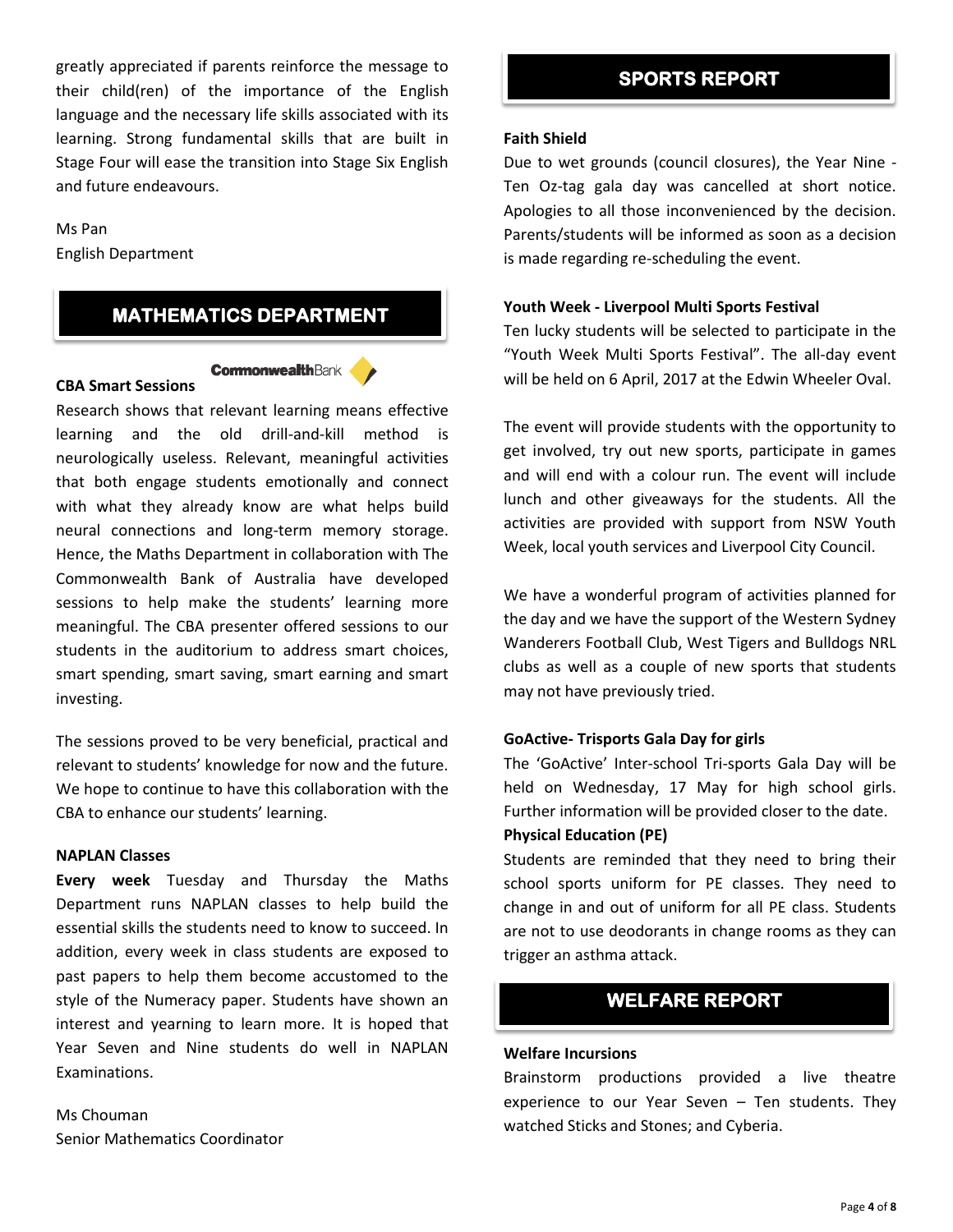Cyberia depicts two teen characters that are increasingly using texting, tweeting, online gaming, Facebook, Instagram, Snapchat, MSN and (embarrassing) selfies to express themselves. In time, this takes a nasty twist leading to cyber bullying and the spreading of hurtful rumours online. The characters suddenly realise they can't just press the "undo" button to save their relationships, reputation or their dignity. Cyberia will encourage students to think carefully before they 'post', 'tweet' or 'snap' and to stop, think and reboot.

Sticks and Stones is a fearless exploration of violence and aggression and its devastating consequences. The play is confronting and performed by two highly-trained actors, who as young role models, can genuinely connect with the audience and make it clear that masculinity and violence are NOT one and the same. The production encourages teenagers to re-think their views about violence, abuse and controlling behaviour. The performance is followed by an after-show discussion that examines student's attitudes, challenges stereotypes and aims to breakdown any pre-conceived ideas about violence being acceptable.



## **Camp**

Year Seven and Ten students have been chosen to visit Camp Yarramundi, the YMCA of Sydney's outdoor Education Centre near Richmond.

The students of Green Valley Islamic College have been regular visitors to Camp Yarramundi over the past years. The YMCA has been running camps and Outdoor Education Programs for over 35 years and maintains a progressive approach to providing opportunities for children to have fun and develop skills and personal qualities through interaction and challenge in the outdoors.

This is achieved through sequenced programming, and by matching adventure and challenge to the skill and ability levels of children of all ages. By utilising the very best facilities along with qualified and enthusiastic staff, YMCA and the supervising teachers are committed to ensuring that every child attending the camp has an enjoyable and valuable experience in a safe and caring environment. All the programs are run in line with YMCA's core values of honesty, caring, respect and responsibility.

The students have experienced a jam packed fun-filled day of team building and adrenalin rush activities such as the giant swing, high ropes, kayaking and the alpine rescue. I strongly recommend all students experience Camp Yarramundi as it helps build friendship, independence, team building and communication skills plus much more.

## **Program Dates:**

## **01/05/2017 to 02/05/2017 for Years 7 and 10 boys – 1 night 2 days**

## **27/04/2017 to 28/04/2017 for Years 7 and 10 girls– 1 night 2 days**

Departure time: 8.45 am (Immediately after Roll Call students are to assemble in Undercover B for announcements)

Return time: Approximately 3.30 pm

Cost: \$190 Please pay by  $27<sup>th</sup>$  March 2017.

Payment is to be made at the front office to Ms Yasmin.

NO ELECTRONIC GADGETS will be permitted, if seen they will be confiscated and the mobile phone/electronic gadgets policy will be implemented.

Vegetarian food will be provided and prayer facilities will be available. The Medical and Consent form attached to the note given out last week must be completed and returned as soon as possible to Ms Chouman.

In addition, please read the Camp Guidelines and Gear Checklist to ensure all students have everything they need for camp. Whilst challenge and enjoyment are integral components of the programs, student safety is our first priority. Hence, it is essential that you read with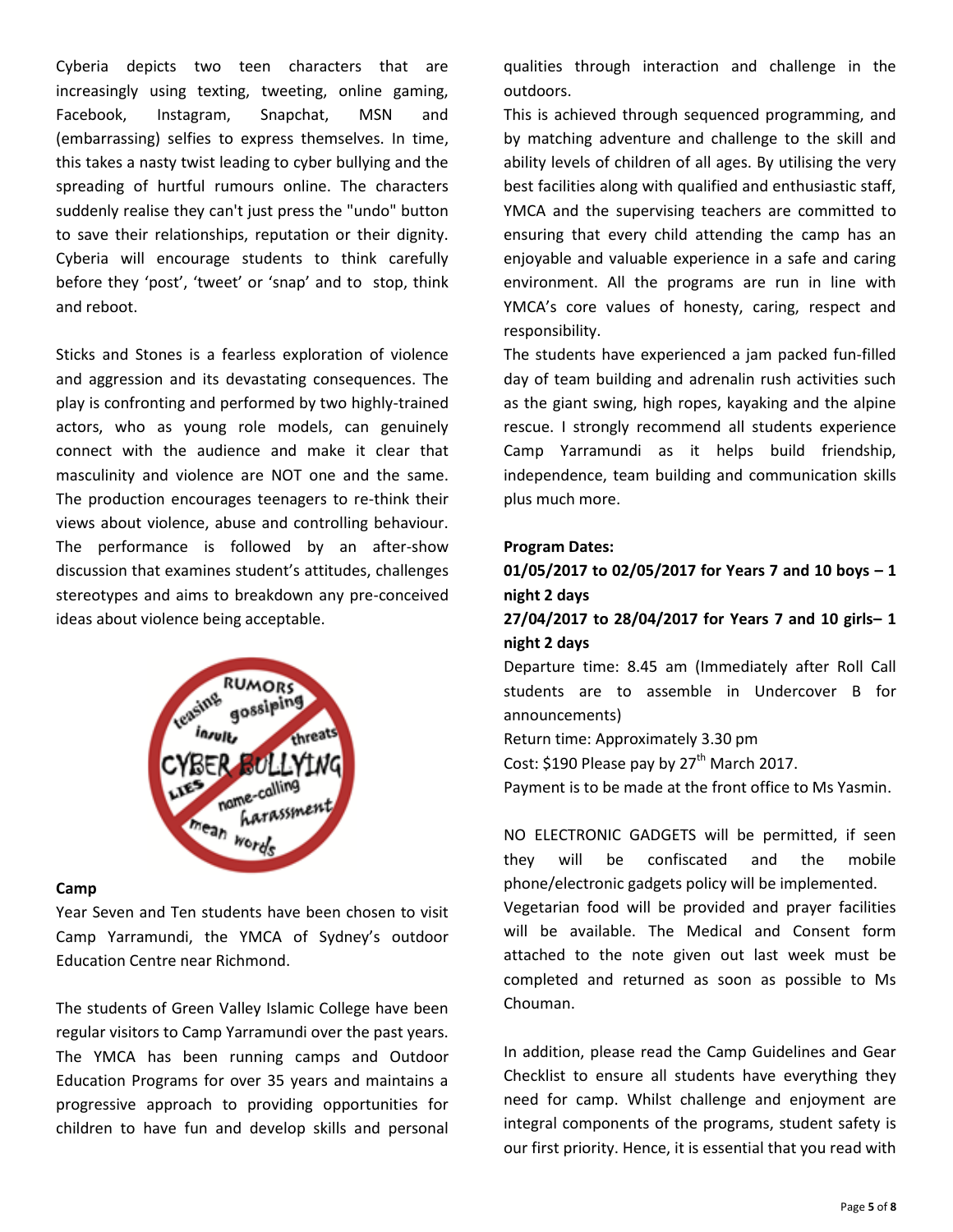your child/ward, and consent to, the guidelines outlined herein. To ensure the safety and enjoyment of all involved, any student putting themselves or their peers at risk of injury through a breach of these guidelines will be required to be picked up and returned home.

We look forward to providing your child with a valuable and enjoyable, lifetime experience.



## **Harmony Day**

Our diversity makes Australia a great place to live. Harmony Day is a celebration of our cultural diversity – a day of cultural respect for everyone who calls Australia home. Harmony Day was a great success and the PBS committee did a marvellous job organising it.

The message of Harmony Day is 'everyone belongs', the Day aimed to engage people, respect cultural and religious diversity and foster a sense of belonging for everyone.



Mrs Chouman Welfare Coordinator

## **DEPUTY PRINCIPAL'S (PRIMARY) MESSAGE**

## Assalaamu Alaikum

On behalf of Primary School, I would like to thank parents for their continuous cooperation in enabling their children to receive additional lessons in Literacy and Numeracy through the After School Support Program. In particular, Years Three and Five are having intensive sessions on Tuesdays and Thursdays to "catchup" with any concept that needs to be reinforced. While we are pleased with the student's participation, we would like to remind parents that as per requirements described in the permission slip, siblings of students need to be picked up on time as there is no supervision after 3:45pm in the afternoons.

## **After School Support Classes**

The afternoon classes will continue this term until the last week (Week 11). However, the last sessions for Years Three and Five will be in Week 2 of Term Two as NAPLAN examinations will be in Week 3 of Term Two. Years One, Two, Four and Six will also have their last session for this Term in Week 11 and will continue classes next term until Week 5 as the  $26<sup>th</sup>$  of May is the tentative date for Ramadan to commence. Please also note that there will be no afternoon classes during Ramadan in Term Two.

## **Holiday Classes for Years Three and Five**

All parents are encouraged to take the opportunity to support their child's Literacy/ Numeracy development by ensuring that the students participate in the holiday classes that will run during the second week of the Term One holidays, from the  $18^{th}$  –  $21^{st}$  of April, 2017. The classes will commence at 9:00am and finish at 1:00pm. Students will get 15 minutes recess break to refresh. **All students will benefit from this regardless of their ability**. Please contact the Deputy Principal for further details.

| <b>After School Support Classes</b> |                        |               |  |  |
|-------------------------------------|------------------------|---------------|--|--|
|                                     | <b>Years 3 &amp; 5</b> | Years 1, 2, 4 |  |  |
|                                     |                        | & 6           |  |  |
| When                                | Tuesdays & Thursdays   | Tuesdays      |  |  |
|                                     | 3:30-4:30pm            | 3:30-4:30pm   |  |  |
| Last                                | Term 2, Week 2         | Term 2,       |  |  |
| lesson                              |                        | Week 5        |  |  |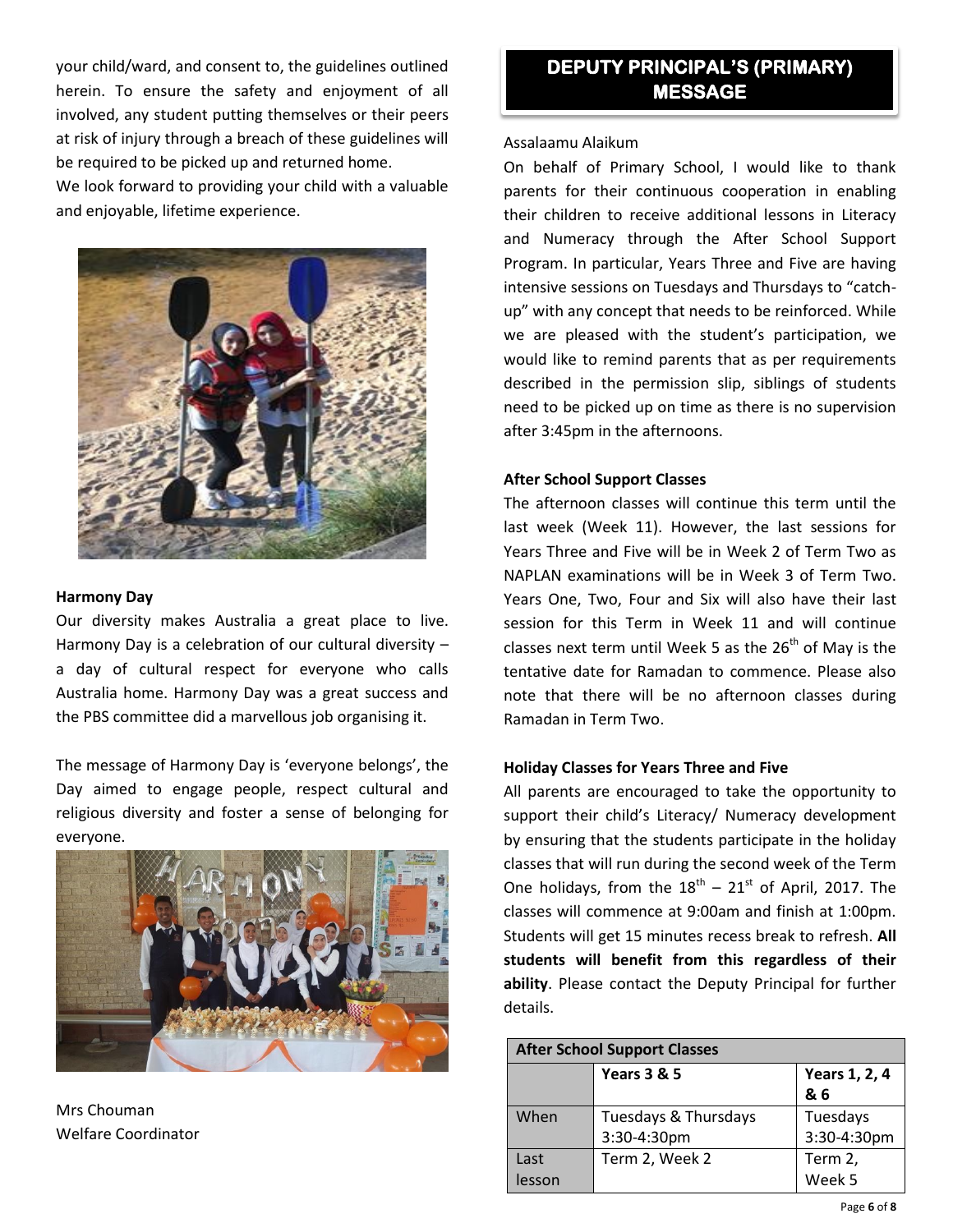| <b>2017 NAPLAN Timetable</b> |             |           |          |  |  |
|------------------------------|-------------|-----------|----------|--|--|
|                              | Tuesday     | Wednesday | Thursday |  |  |
|                              | 9/05/17     | 10/05/17  | 11/05/17 |  |  |
| Year 3                       | Language    |           |          |  |  |
|                              | Conventions | Reading   | Numeracy |  |  |
|                              | and Writing |           |          |  |  |
| Year 5                       | Language    |           |          |  |  |
|                              | Conventions | Reading   | Numeracy |  |  |
|                              | and Writing |           |          |  |  |

## **NAPLAN Examinations**

Parents are reminded that the external exam National Assessment Program Literacy and Numeracy (NAPLAN) for Years Three and Five are scheduled as above. Please ensure that students are not absent during the examination. However, to cater for students who cannot do the examination due to sickness on the scheduled days, upon submission of medical certificate, students will be allowed to sit for the examination on Friday  $12^{th}$  May, 2017.

Students will benefit from regular attendance, reading daily, completing homework and using e-learning resources such as Mathletics, Literacy Pro, etc. Students are also encouraged to continue with Excel Test Zone using the same passwords that they were provided with last year. For further clarification, parents are encouraged to contact the class teacher through the school office.

#### **SRC/PBS Induction**

Students voted for the Head Boy and Head Girl as well as the Vice - Captains for the girls and boys. Selected students who have been displaying exemplary behaviour were chosen as the PBS representatives. SRC/PBS students were inducted for their roles through a special event observed on the 22<sup>nd</sup> of February. Year 1G's presentation on 'I am blessed' was enjoyed by all. Congratulations to all the SRC/PBS representatives.





## **Health and Safety Day**

Students had a fun and interactive day, focussing on the importance of Health and Safety. The key message for the students was that a healthy body will help to have an active mind and this is supported by research. A number of guest speakers, including Senior Constable Watson from Green Valley Police addressed the Year 5 and 6 students on Cyber Safety and Alice Zhu from the South East Health District focused on Healthy Lunch boxes for Years K-6. Students also had the opportunity to meet and greet Hazem El Masri who spoke on the topic of active lifestyle. Parents are encouraged to ensure students are provided with lunch packs that include fruit, vegetables and replacing sweet drinks with water.



#### **Harmony Day**

Primary students observed Harmony Day on the 18<sup>th</sup> of March. Students participated in a number of activities that promoted the theme for this year  $-$  "Strength in Harmony". Since a study on different cultures is part of our curriculum, we sincerely hope that we work together to teach our students tolerance and respect